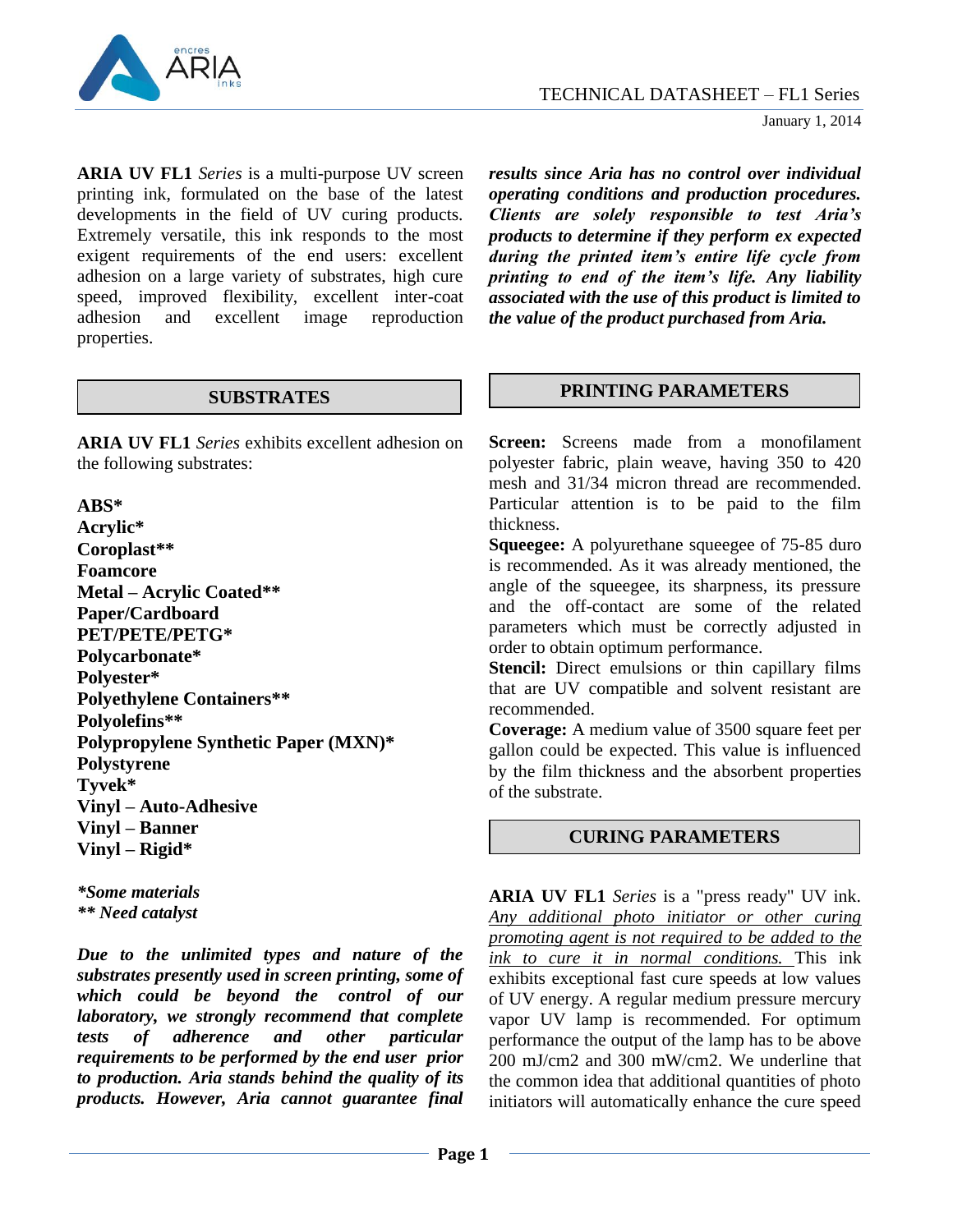

January 1, 2014

do not always correspond to the reality. A screening effect could occur, having as consequence a lack of through cure, lack of adhesion and brittleness of the final film.

#### **INK MODIFIERS**

UV **FBG1000** *Mixing Clear* can be used in any proportions to reduce the intensity of plain colors. UV **FBH1000** *Mixing Clear* is to be used to adjust the optical density of process colors.

For particular needs, the viscosity of the ink can be reduced by the addition of 5-10% of **ARIA UV** *Reducer* **DHL 131**.

## **ADDITIVES**

**ARIA UV FL1** *Series* exhibits excellent adhesion properties on the mentioned substrates without the use of any adhesion promoter. The end user has to pretest the ink for the intended application prior to production.

## **AVAILABLE COLORS**

**UV FL1** *Series* inks are available in the following color systems: ARIA Standard Printing Colors, Matching System Base Colors, Standard and High Density Halftone Colors.

Note: Guide matching formulas based on ARIA Standard Printing Base Colors are available for all colors of Matching System.

| <b>Standard Printing</b><br><b>Base Colors</b> | Code       | <b>Color Matching System</b><br><b>Base Colors</b> | Code |
|------------------------------------------------|------------|----------------------------------------------------|------|
|                                                |            |                                                    |      |
| Primrose Yellow                                | <b>200</b> | Yellow                                             | 201P |
| Lemon Yellow                                   | 210        | Yellow 012                                         | 202P |
| Medium Yellow                                  | 220        | Orange 021                                         | 301P |
| Orange                                         | 300        | Warm Red                                           | 506P |
| Dark Orange                                    | 310        | <b>Red 032</b>                                     | 507P |
| Fire Red                                       | 500        | <b>Rubine Red</b>                                  | 508P |
| Bright Red                                     | 505        | Rhodamine Red                                      | 509P |
| Magenta                                        | 605        | Purple                                             | 701P |
| Violet                                         | 720        | Violet                                             | 702P |
| Blue                                           | 805        | Blue $072$                                         | 803P |
| Green                                          | 900        | Reflex Blue                                        | 804P |
| <b>Black</b>                                   | 051        | Process Blue                                       | 805P |
| Mixing White                                   | 030        | Green                                              | 903P |
| S/O White                                      | 002        |                                                    |      |
| Mixing Black                                   | 051        |                                                    |      |
| S/O Black                                      | 052        |                                                    |      |